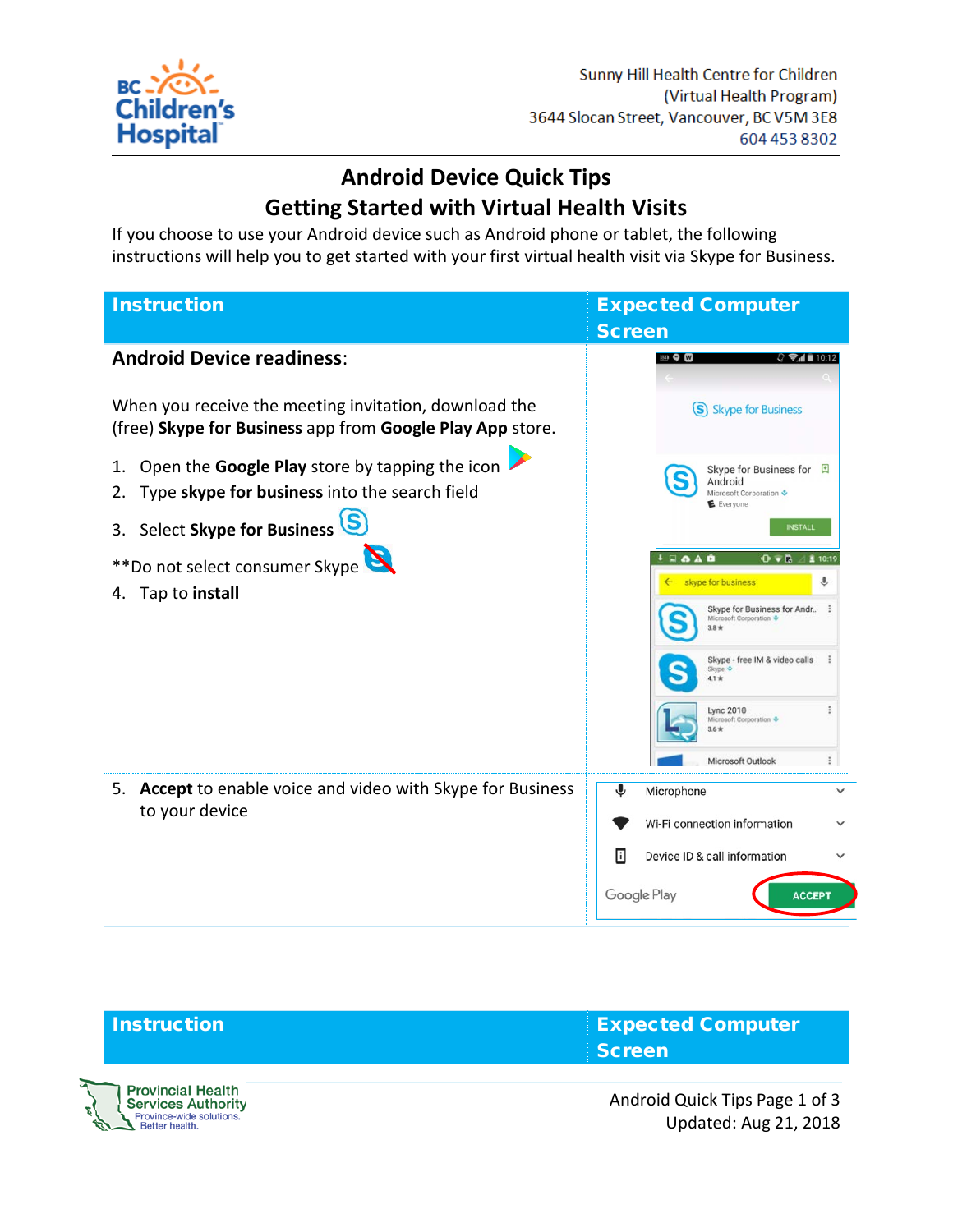



Updated: Aug 21, 2018